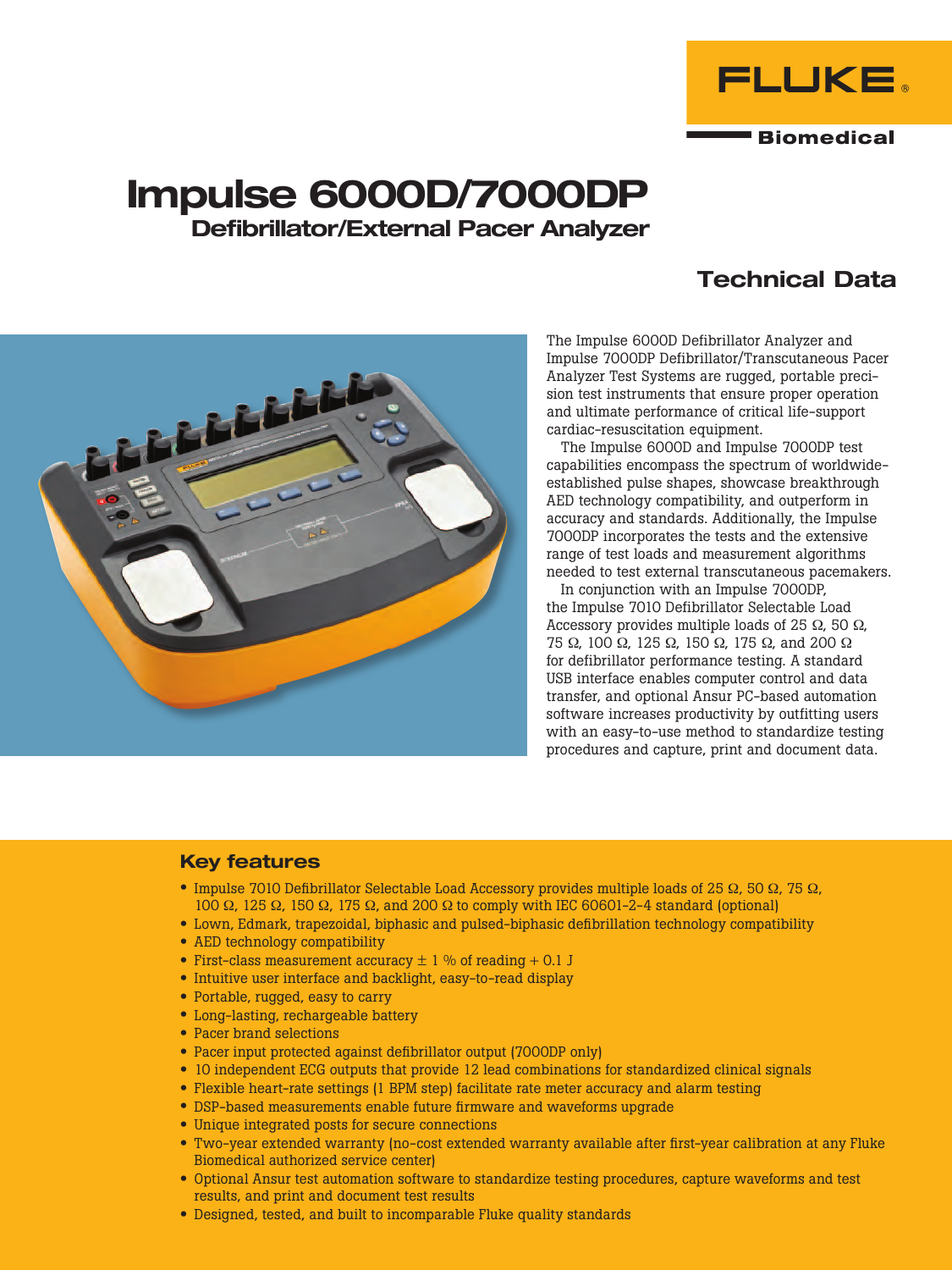## **General specifications**

Operating temperature 10 °C to 40 °C (50 °F to 104 °F)

Storage temperature -20 °C to 60 °C (-4 °F to 140 °F)

Humidity 10 % to 90 % non-condensing

Display LCD display

Communications USB device port for computer control

Modes of operation Manual and remote



#### Power

Internal rechargeable NiMH battery pack for nine hours (typical) operation after full charge or the battery charger can operate the analyzer and charge the battery simultaneously

Battery charger 100 V to 240 V input, 15 V/1.5 A output. For best performance, the battery charger should be connected to a properly grounded ac receptacle

Enclosure ABS plastic housing

Dimensions (WxDxH) 32 cm x 24 cm x 13 cm (13 in x 9.5 in x 5 in)

Weight 3.02 kg (6.6 lb, 0.1 oz)

Safety standards CE: IEC/EN61010-1 2nd Edition; Pollution degree 2 CAN/CSA-C22.2 No 61010-1; UL61010-1 C-Tick: Australian EMC

Electromagnetic compatibility standards (EMC) European EMC: EN61326-1

## **Defibrillator analyzer technical specifications**

## **Energy output measurement** Compatible defibrillator waveshapes

Lown, Edmark, trapezoidal, dc biphasic, and ac pulsed biphasic

Note: AC pulsed biphasic waveform has not been approved in the United States.

Autoranged measurement 0.1 J to 600 J

## Accuracy

0.1 J to 360 J:  $\pm$  (1 % of reading  $+ 0.1$  J) 360 J to 600 J:  $\pm$  (1 % of reading  $+ 0.1$  J), typical

Note: For pulsed biphasic defibrillator, specified accuracy is  $\pm$  (1.5 % of reading  $+ 0.3$  J) on both ranges.

#### Load resistance

Resistance: 50 Ω Accuracy:  $\pm$  1 %, non-inductive  $(< 2 \mu H)$ 

Pulse trigger level  $20V$ 

Pulse width Range: 1 ms to 50 ms Accuracy:  $\pm$  0.1 ms

Voltage Range: 20 V to 5000 V Accuracy:  $\pm$  (1 % of reading + 2 V)

Current Range: 0.4 A to 100 A Accuracy:  $\pm$  (1 % of reading  $+$  0.1 A)

Tilt (biphasic and pulsed biphasic) Range: 1 % to 99 % Accuracy:  $\pm$  1 digit

Interphase delay (biphasic and pulsed biphasic) Range: 0.1 ms to 9.9 ms Accuracy:  $\pm$  0.1 ms

Frequency (pulsed biphasic only) Range: 2000 Hz to 8000 Hz Accuracy:  $\pm$  1 % of reading

Duty cycle (pulsed biphasic only) Range: 1 % to 99 % Accuracy:  $\pm$  1 digit

Sample rate 250 kHz (4 µs sample)

Maximum average power 12 W, equivalent to 10 defib

pulses of 360 J every 5 minutes

Scope output Autorange: 2000:1, 400:1, and 80:1 depending on range

#### Waveform playback

- Output: BNC
- Output impedance: 50 Ω
- Amplitude accuracy: ± 5 %

Charge time measurement Range: 0.1 s to 100 s Accuracy:  $\pm$  0.05 s, typical

#### Synchronization test (elective cardioversion) Delay time measurement

- Timing window: ECG R-wave peak to the defib pulse peak
- Range: -120 ms to 380 ms; measures timing from 120 ms prior to the R-wave peak to up to 380 ms following the R-wave peak
- Resolution: 1 ms
- Accuracy:  $\pm$  1 ms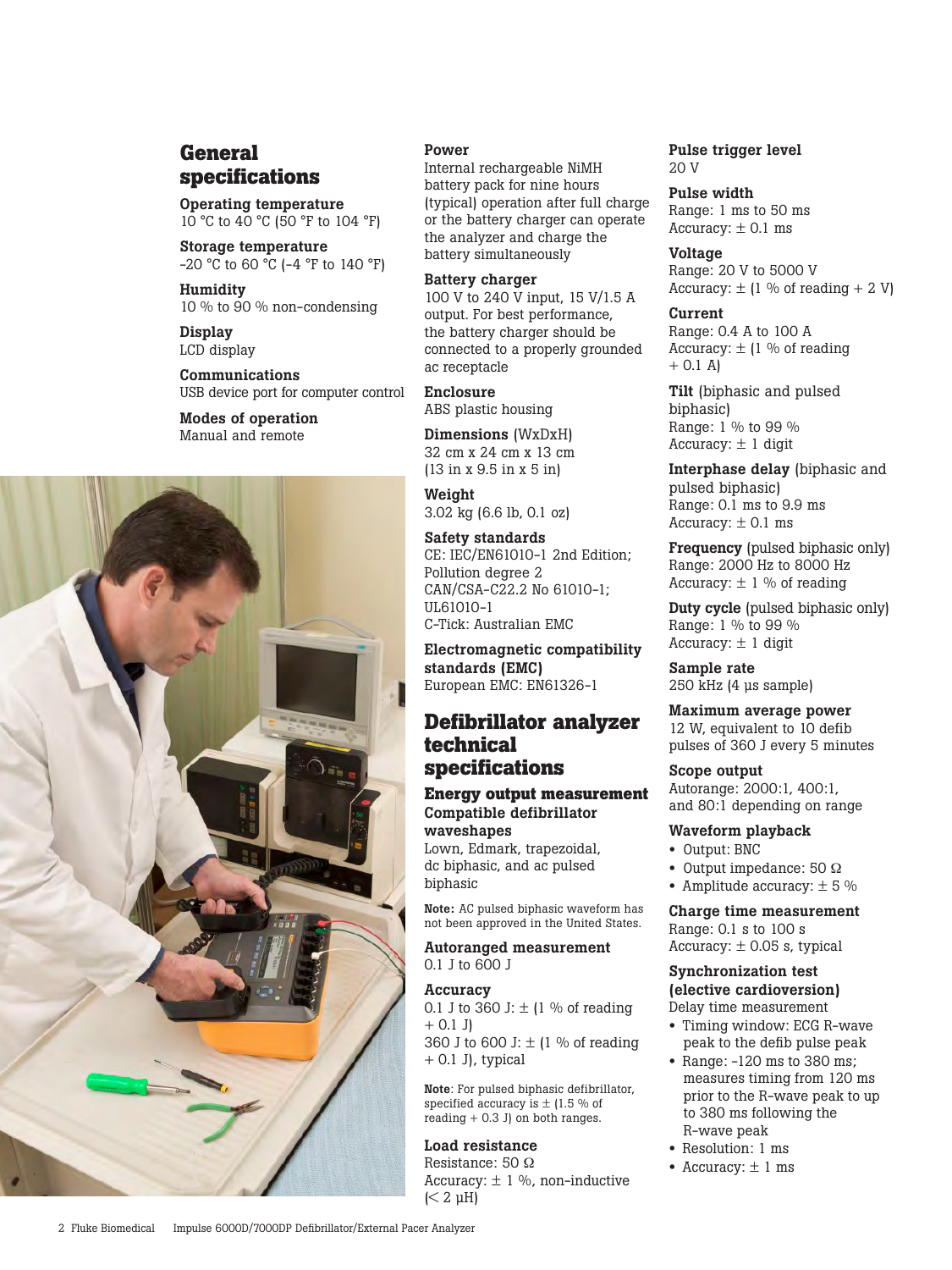

#### ECG waves

- Normal sinus rhythm (NSR): 10 BPM to 180 BPM in 1 BPM steps
- Atrial fibrillation: Coarse and fine
- Monomorphic ventricular tachycardia: 120 BPM to 240 BPM in 5 BPM steps
- Asystole: Flat line

#### Automated defibrillator test ECG waves

| Normal sinus: 10 BPM to 300 BPM |
|---------------------------------|
| in 1 BPM steps                  |
| Ventricular fibrillation:       |
| Coarse and fine                 |
| Monomorphic ventricular         |
| tachycardia: 120 BPM to 300 BPM |
| in 5 BPM steps                  |
| Polymorphic ventricular         |
| tachycardia: 5 types            |
| Asystole: Flat line             |
|                                 |

#### **ECG waves** ECG general

Lead configuration: 12-lead simulation; RA, LL, LA, RL, V1-6 with independent outputs Lead to lead impedance: 1000 Ω (nominal) Rate accuracy:  $\pm$  1 % nominal

#### ECG amplitudes

| Reference lead: Selectable, Lead II |
|-------------------------------------|
| (default) or Lead I                 |
| Settings: 0.05 mV to 0.45 mV        |
| by 0.05 mV steps and 0.5 mV to      |
| 5 mV by 0.5 mV steps                |
| Accuracy (all performance waves     |
| and normal sinus R waves):          |
| ⊥ ∩ ∩/.<br>$\sim$ I ood II          |

- Lead II....................................± 2 % • All other leads .....................± 5 %
- Defib paddles.......................± 5 %

## Amplitude of ECG signals relative to amplitude setting (in percent)

## *Lead II reference*

Performance waves and R wave detection: 

| Lead $#$       | Ref. amp. |
|----------------|-----------|
| I              | 70 %      |
| П              | 100 %     |
| Ш              | 30%       |
| V <sub>1</sub> | 100 %     |
| V <sub>2</sub> | 100 %     |
| V3             | 100 %     |
| V4             | 100 %     |
| V5             | 100 %     |
| V <sub>6</sub> | 100 %     |

| Normal sinus waves: |           |
|---------------------|-----------|
| Lead $#$            | Ref. amp. |
| T                   | 70 %      |
| П                   | 100 %     |
| Ш                   | 30%       |
| V <sub>1</sub>      | 24%       |
| V <sub>2</sub>      | 48 %      |
| V3                  | 100 %     |
| V4                  | 120 %     |
| V5                  | 112 %     |
| V6                  | 80 %      |

### *Lead I reference*

| reau i telefeilce                   |                                   | $\perp$             |
|-------------------------------------|-----------------------------------|---------------------|
|                                     | Performance waves and R wave      | Am                  |
| detection:                          |                                   | $\bullet$ R         |
| Lead $#$                            | Ref. amp.                         | O                   |
| I                                   | 100 %                             | $\bullet$ $\bar{A}$ |
| Η                                   | 150 %                             | Tra                 |
| Ш                                   | 50 %                              | sin                 |
| V1                                  | 100 %                             | Wi                  |
| V2                                  | 100 %                             |                     |
| V3                                  | 100 %                             | $\bullet$ F         |
| V4                                  | 100 %                             | 1                   |
| V5                                  | 100 %                             | $\bullet$ $\neq$    |
| V6                                  | 100 %                             | Ām                  |
| Normal sinus waves:                 |                                   | $\bullet$ F         |
| Lead #                              | Ref. amp.                         |                     |
| I                                   | 100 %                             |                     |
| Π                                   | 150 %                             |                     |
| Ш                                   | 50 %                              |                     |
| V1                                  | 24 %                              |                     |
| V2                                  | 48 %                              | l                   |
| V3                                  | 100 %                             | H                   |
| V4                                  | 120 %                             | An                  |
| V5                                  | 112 %                             | pa                  |
| V6                                  | 80 %                              | rel                 |
| <b>ECG</b> normal sinus             |                                   | (in                 |
|                                     | Rates: 10 BPM to 360 BPM in       |                     |
| 1 BPM steps                         |                                   | Leo<br>Lea          |
|                                     |                                   | I                   |
| ECG high level output               |                                   | П                   |
| (BNC jack)                          |                                   | Ш                   |
| Amplitude:                          |                                   | V1                  |
| $\bullet$<br>Range: 0.5 V per mV of |                                   | V <sub>2</sub>      |
| reference lead setting              |                                   | V3                  |
| • Accuracy $\pm$ 5 %                |                                   | V4                  |
| Output impedance: 50 $\Omega$       |                                   | V <sub>5</sub>      |
|                                     | ECG on defibrillator input load   | V6                  |
|                                     | Same as the Lead II amplitude     |                     |
| but limited to $\pm$ 4 mV           |                                   | Leo                 |
|                                     |                                   | Lea                 |
| <b>ECG performance waves</b>        |                                   | I                   |
|                                     | Square wave: 2 Hz and 0.125 Hz    | П                   |
|                                     | Triangular wave: 2 Hz and 2.5 Hz  | Ш                   |
|                                     | Sine waves: 0.05, 0.5, 5, 10, 40, | V1                  |
|                                     | 50, 60, 100, 150, and 200 Hz      | V2                  |
| Pulse: 30 BPM and 60 BPM,           |                                   | V3                  |
| 60 ms nulse width                   |                                   | V4                  |

# II III V1 V2 V3 V4

V5 V6

60 ms pulse width R-wave detection Waveform: Haver-triangle

Amplitude: 0.05 mV to 0.45 mV in 0.05 mV steps and 0.5 mV to 5 mV in 0.5 mV steps Rate: 30, 60, 80, 120, 200, and 250 BPM Widths: 8, 10, 12 ms, and 20 ms to 200 ms in 10 ms steps Accuracy:  $\pm$  (1 % setting + 1 ms) Noise immunity Wave: Sine Line frequency: 50 Hz or 60 Hz  $(\pm 0.5$  Hz) Amplitude: • Range: 0.0 mV to <sup>10</sup> mV in 0.5 mV steps • Accuracy:  $\pm$  5 % Transvenous pacer pulse simulation Widths  $\bullet$  Range: 0.1 ms, 0.2 ms, 0.5 ms, 1 ms, and 2 ms • Accuracy:  $\pm$  5 % of setting Amplitudes: • Range: 0 (off) and  $\pm$  2 mV,  $\pm$  4 mV,  $\pm$  6 mV,  $\pm$  8 mV,  $\pm$  10 mV,  $\pm$  12 mV,  $\pm$  14 mV,  $± 16$  mV,  $± 18$  mV,  $± 20$  mV,  $\pm$  50 mV,  $\pm$  100 mV,  $\pm$  200,  $±$  500, and  $±$  700 mV • Accuracy:  $\pm$  (10 % setting  $+ 0.2$  mV) Amplitude of transvenous pacer pulse simulation signals relative to amplitude setting (in percent) *Lead II reference* Ref. amp. V5 V6 *Lead I reference* Lead  $\#$  Ref. amp. II III V1 V2 67 % 100 % 33 % 67 % 67 % 67 % 67 % 67 % 67 % 100 % 150 % 50 % 100 % 100 %

100 % 100 % 100 % 100 %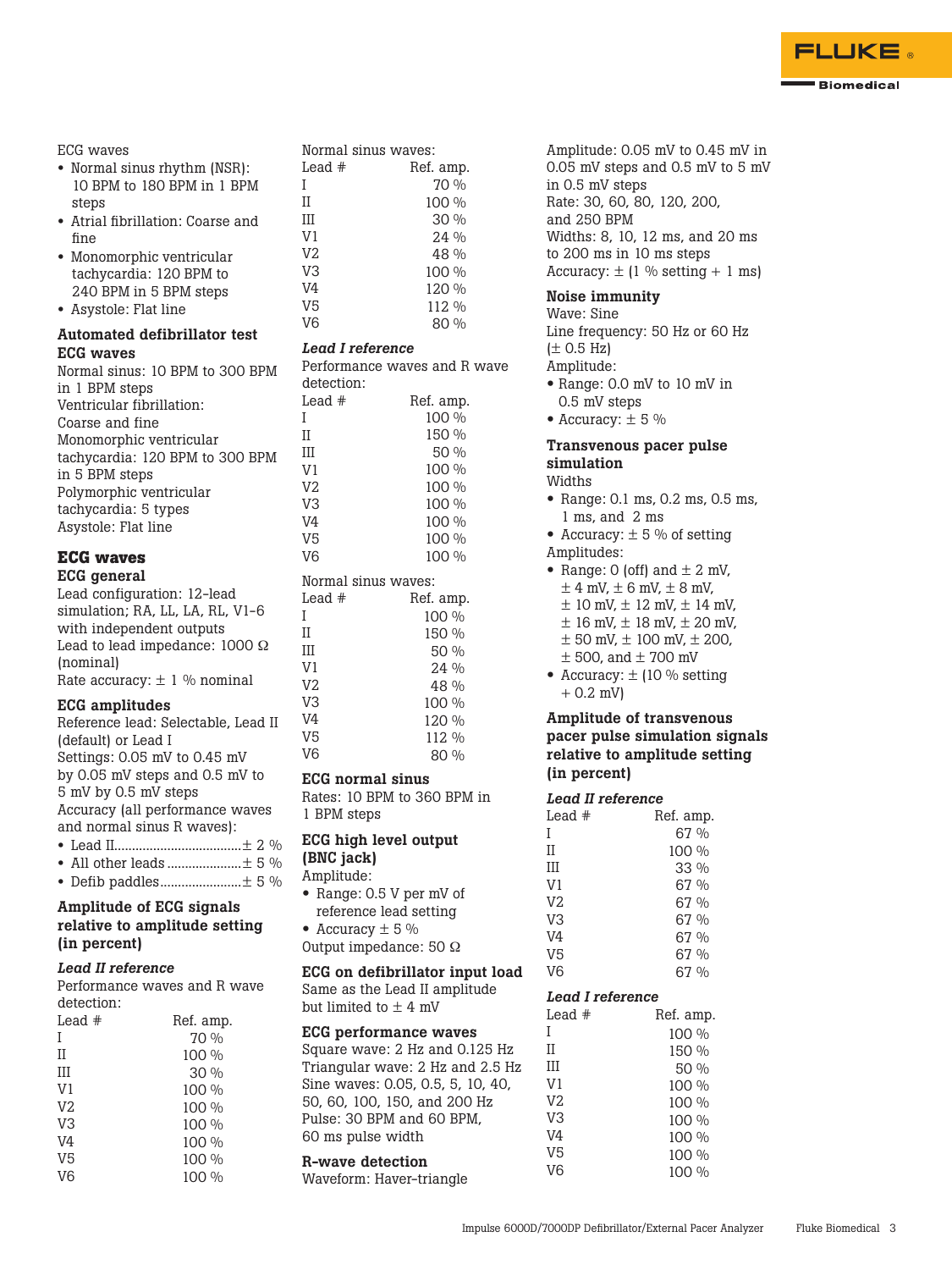#### Arrhythmia selections

Pacer interactive (7000DP only)

- • Demand: <sup>30</sup> BPM to <sup>360</sup> BPM in
- 1 BPM steps
- • Asynchronous
- Non-capture
- Non-function
- Threshold (interactive pacing simulation only): 10 mA to 250 mA in 10 mA steps

Supraventricular

- • Artrial fibrillation course
- • Atrial fibrillation fine
- • Atrial flutter
- • Sinus arrhythmia
- Missed beat
- • Atrial tachycardia
- • Paroxysmal atrial tachycardia (PAT)
- • Nodal rhythm
- • Supraventricular tachycardia
- Premature
- • Atrial PAC
- • Nodal PNC
- • PVC1 left ventricle
- PVC1 LV early
- PVC1 LV R on T
- PVC2 right ventricle
- PVC2 RV early
- • PVC2 RV <sup>R</sup> on <sup>T</sup>
- Multifocal PVCs Ventricular
- PVCs 6/min
- $\bullet$  PVCs 12/min
- • PVCs 24/min
- Freq multifocal
- Trigeminy
- Bigeminy
- Pair PVCs
- Run 5 PVCs
- Run 11 PVCs
- • Monomorphic ventricular tachycardia: 120 BPM to 300 BPM in 5 BPM steps
- • Polymorphic ventricular tachycardia: 1 to 5
- • Ventricular fibrillation: coarse and fine
- • Asystole

Conduction

- 1° Block
- 2° Block Type I
- 2° Block Type II
- 3° Block
- Right bundle branch block RBBB
- Left bundle branch block LBBB

Transvenous Paced with selectable pacer spike

- amplitudes and widths
- • Atrial <sup>80</sup> BPM
- • Async <sup>75</sup> BPM
- Demand with frequent sinus beats
- Demand with occasional sinus beats
- AV sequential
- Non-capture
- Non-function

#### **Selections for all waves in group**

#### Atrial pacer pulse

Width: 0.1, 0.2, 0.5, 1, 2 ms Polarity:  $+$  or  $-$ Amplitude: 0 (off), 2 to 20 (by 2), 50, 100, 200, 500, 700 mV

#### Ventricular pacer pulse

Width: 0.1, 0.2, 0.5, 1, 2 ms Polarity: + or - Amplitude: 0 (off), 2 to 20 (by 2), 50, 100, 200, 500, 700 mV

#### R-wave detection

Rate: 30, 60, 80, 120, 200, 250 BPM Width: 8, 10, 12, 20 to 200 (by 10) ms Amplitude: 0.05 to 0.45 (by 0.05), 0.5 to 5 (by 0.5) mV

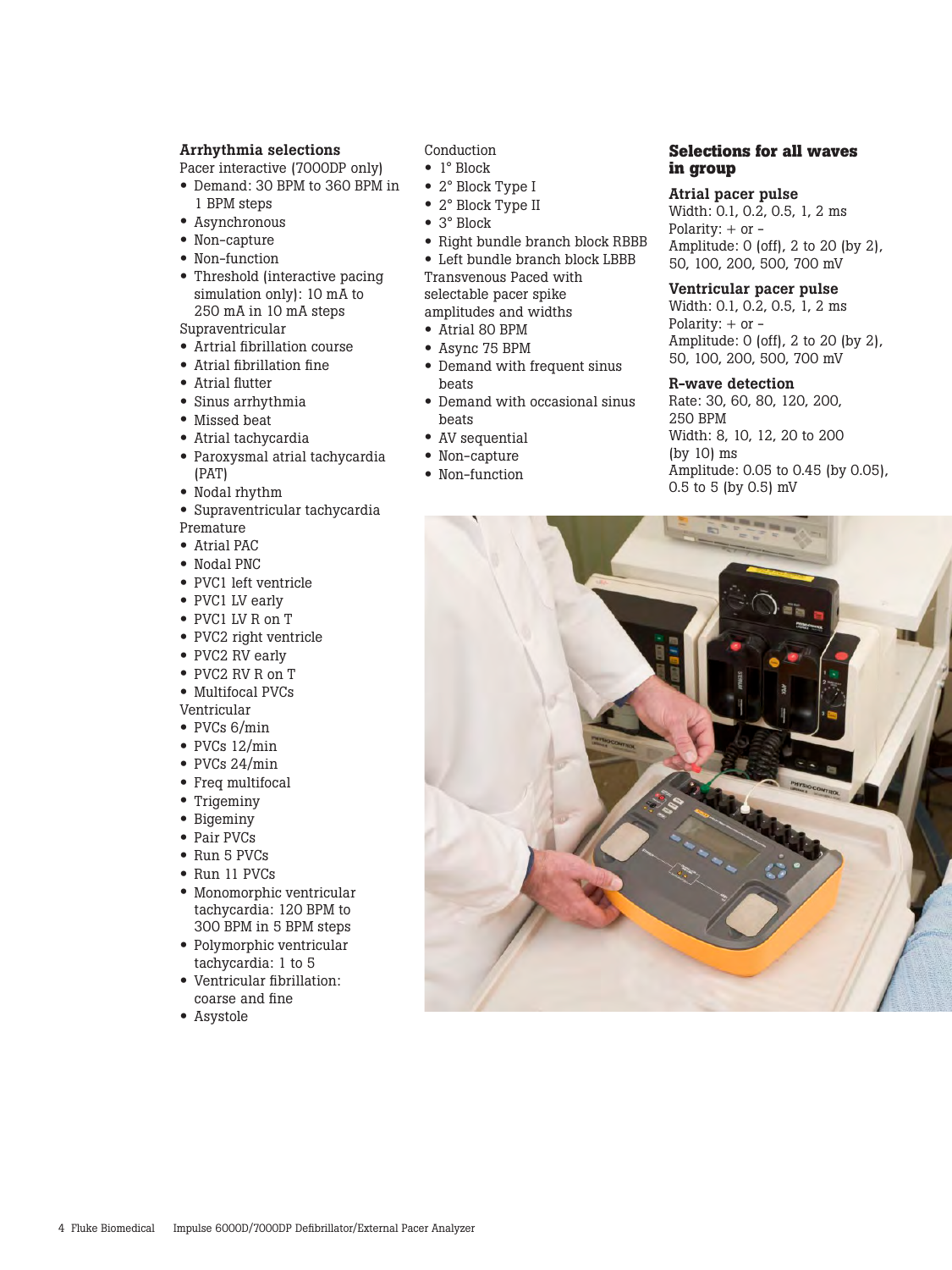

## **Transcutaneous pacemaker analyzer technical specifications**

(7000DP only)

## **Test load Selections**

Defibrillator input Fixed load: 50 Ω Accuracy:  $\pm$  1 %, non-inductive  $( $2 \mu H$ )$ Power rating: 10 defib pulses of 360 J every 5 minutes

#### Pacemaker input

Variable load: 50  $\Omega$  to 1500  $\Omega$  in 50 Ω steps Accuracy:  $\pm$  2 %, non-inductive  $(< 2 \mu H)$ Power rating:  $5 \Omega$  (average), 40 Ω (peak) @ 1000 Ω

## **Measurements**

Manufacturer specific algorithms

- GE Responder (1500 and 1700)
- MDE 300 (Medical Data Electronics)
- • Medtronic ERS/Physio Control LIFEPAK
- MRL (Medical Research Laboratory/Welch Allyn)
- • Philips/Agilent/HP
- • Schiller Medical
- ZOLL Medical

(plus a general purpose Default Algorithm selection)

## Current

Range: 4 mA to 250 mA Accuracy:  $\pm$  1 % of reading  $+ 0.02$  mA

#### Pulse rate

Range: 5 PPM to 800 PPM Accuracy:  $\pm$  0.5 % of reading + 0.1 PPM

## Pulse width

Range: 1 ms to 100 ms Accuracy:  $\pm$  0.5 % of reading + 0.01 ms

**Energy** Range: 1 µJ to 2 J Accuracy:  $\pm$  4 % of reading + 10  $\mu$ J

#### **Demand and asynchronous mode test** Input pacer pulse rates

30 PPM to 200 PPM

## ECG NSR wave

Rate: 10 BPM to 300 BPM in 1 BPM steps Amplitude: 1 mV Underdrive rate: 10 BPM minimum Overdrive rate: 300 BPM maximum

## **Sensitivity test**

Automatic interactive threshold detection Compatible pacer rates: 30 PPM to 120 PPM

#### ECG R wave

Waveforms: Square, triangle, sine Width: 1 ms to 19 ms (by 1 ms), 20 ms to 95 ms (by 5 ms), 100 ms to 300 ms (by 25 ms)

Accuracy:  $\pm$  5 % of setting Amplitude: 0.05 mV to 0.95 mV (by 0.05 mV), 1 mV to 5 mV (by 0.5 mV) Accuracy:  $\pm$  5 % of setting

### **Refractory period tests**

Paced refractory period 20 ms to 500 ms

Sensed refractory period 15 ms to 500 ms

**Accuracy**  $± 1$  ms

Pacer pulse rate 20 PPM to 200 PPM

#### ECG

Waveform: Triangle wave Pulse width: 40 ms Amplitude: 1 mV

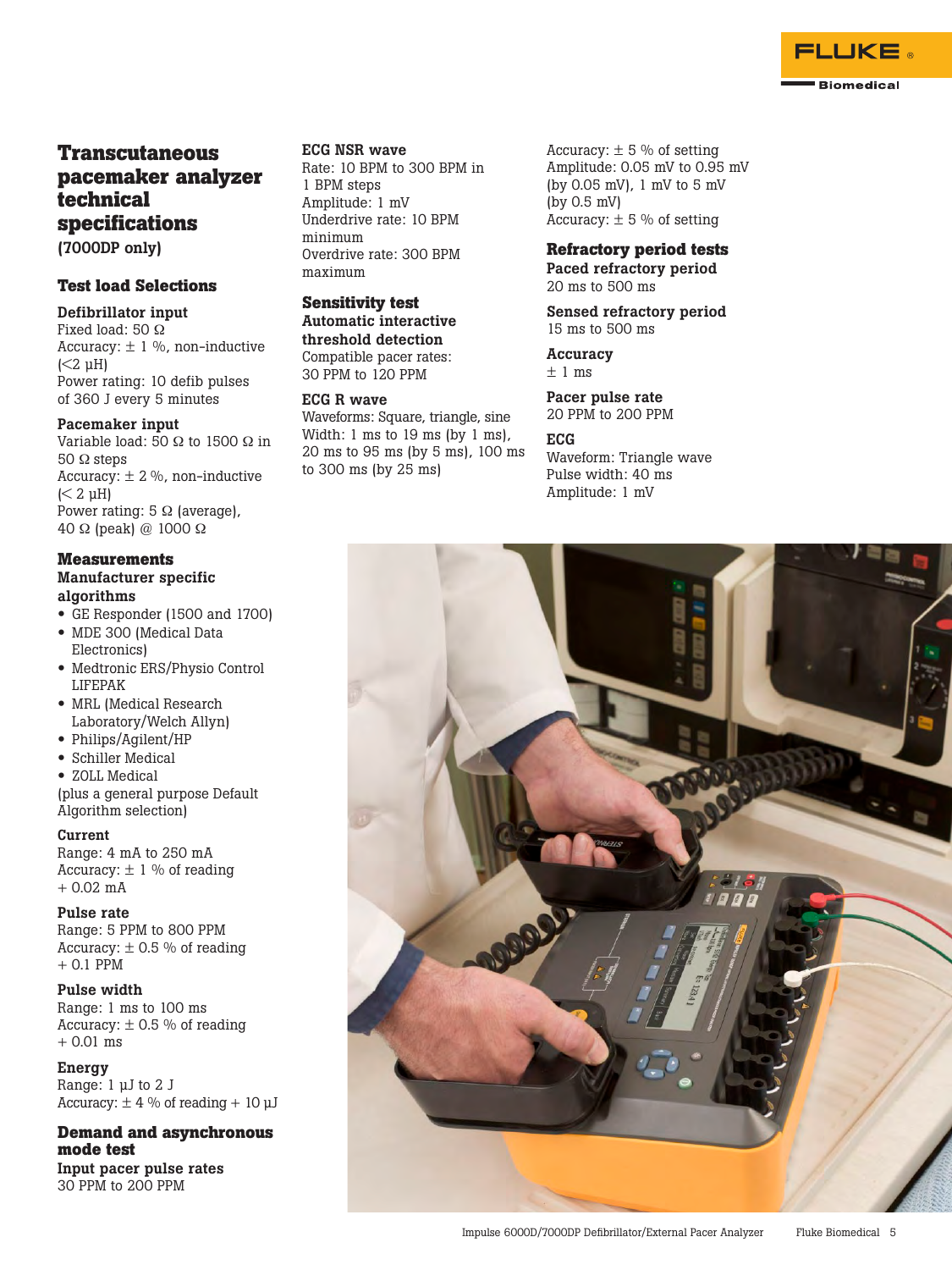## **Impulse 7010 Defibrillator Selectable Load Accessory**

### **General specifications**

Maximum voltage 5000 V

## Maximum continuous power

12 W, equivalent to 10 defib pulses of 360 J every 5 minutes

## Inductance

 $<$  2 µH, @25  $\Omega$  $<$  3 µH, @50  $\Omega$  $<$  4 µH, @75  $\Omega$  and 100  $\Omega$  $<$  5 µH, @125  $\Omega$  $<$  6 µH, @150  $\Omega$  $<$  7 µH, @175  $\Omega$  $< 8$  µH, @200  $\Omega$ 

#### Temperature

Operating: 10 °C to 40 °C (50 °F to 104 °F) Storage: -20 °C to 60 °C (-4 °F to 140 °F)

#### **Humidity**

10 % to 90 % non-condensing

Dimensions (WxDxH) 154 mm x 272 mm x 138.7 mm (6.07 in x 10.71 in x 5.46 in)

Weight (net) 1.54 kg (3 lb 6.2 oz)

#### Safety class Complies with EN61010-1 2nd

Edition, Class II product

## Safety and EMC marks



#### Warranty

Two-year extended warranty (no-cost extended warranty available after first-year calibration at any Fluke Biomedical authorized service center)

Calibration interval One-year

#### **Electrical specifications (for Load Accessory and Analyzer together)**

Load settings 25 Ω, 50 Ω, 75 Ω, 100 Ω, 125 Ω, 150  $\Omega$ , 175  $\Omega$ , and 200  $\Omega \pm 1$  %

#### Accuracy

Energy (all except pulsed biphasic):  $2\%$  of reading  $+0.1$  J with 25, 75 Ω though 200  $Ω$ loads,  $1\%$  of reading  $+0.1$  J with 50 Ω load Energy (pulsed biphasic):  $2.5\%$  of reading  $+0.3$  J with 25, 75 Ω though 200 Ω loads, 1.5 % of reading  $+$  0.3 J with 50 Ω load Voltage:  $1\%$  of reading  $+2V$ with 25  $\Omega$  and 50  $\Omega$  loads, 2 % of reading  $+$  2 V with 75  $\Omega$ through 200 Ω loads Current:  $2\%$  of reading  $+$  0.1 A with 25 Ω load, 1 % of reading  $+$  0.1 A with 50  $\Omega$  through 200 Ω loads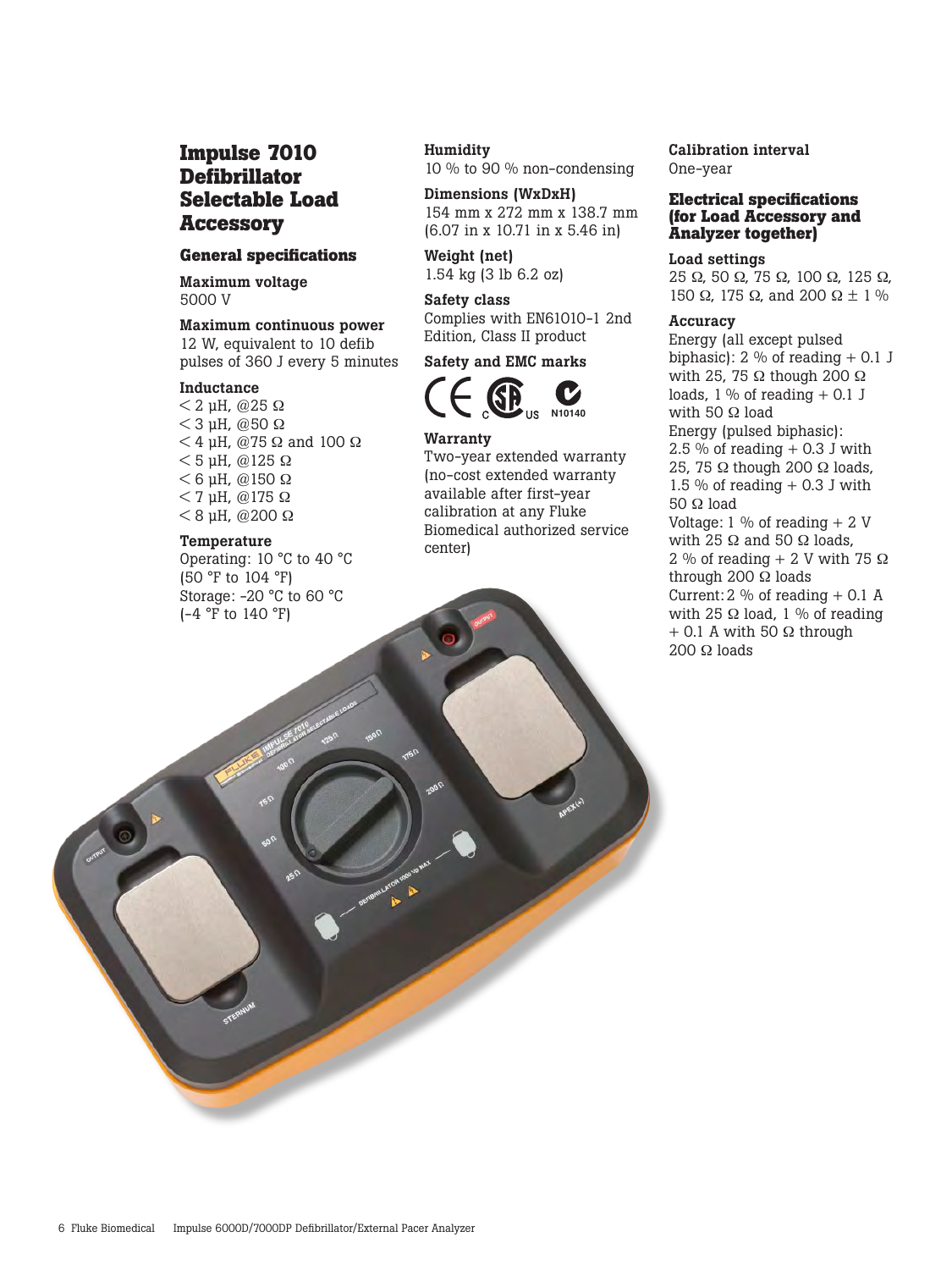

#### Ordering information

#### **Models**

2811928 Impulse 6000D Defibrillator Analyzer 120 V (US)

3077031 Impulse 6000D Defibrillator Analyzer (Schuko)

3077046 Impulse 6000D Defibrillator Analyzer (UK)

3077054 Impulse 6000D Defibrillator Analyzer (Japan)

3085270 Impulse 6000D Defibrillator Analyzer (Australia)

3085281 Impulse 6000D Defibrillator Analyzer (India)

2811919 Impulse 7000DP Defibrillator/ Transcutaneous Pacemaker Analyzer 120 V (US)

3077005 Impulse 7000DP Defibrillator/ Transcutaneous Pacemaker Analyzer (Schuko) 3077010 Impulse 7000DP Defibrillator/

Transcutaneous Pacemaker Analyzer (UK) 3077022 Impulse 7000DP Defibrillator/ Transcutaneous Pacemaker Analyzer (Japan) 3085296 Impulse 7000DP Defibrillator/ Transcutaneous Pacemaker Analyzer (Australia)

3085308 Impulse 7000DP Defibrillator/ Transcutaneous Pacemaker Analyzer (India) 3326874 TA-IMP7KDP Impulse 7000DP Defibrillator/Transcutaneous Pacemaker Analyzer with test automation 120 V (US) 3326888 TA-IMP7KDP-01 Impulse 7000DP Defibrillator/Transcutaneous Pacemaker Analyzer with test automation (Schuko) 3326895 TA-IMP7KDP-02 Impulse 7000DP Defibrillator/Transcutaneous Pacemaker Analyzer with test automation (UK) 3326901 TA-IMP7KDP-03 Impulse 7000DP Defibrillator/Transcutaneous Pacemaker Analyzer with test automation (Japan) 3326912 TA-IMP7KDP-04 Impulse 7000DP Defibrillator/Transcutaneous Pacemaker Analyzer with test automation (Australia) 3326920 TA-IMP7KDP-05 Impulse 7000DP Defibrillator/Transcutaneous Pacemaker Analyzer with test automation (India)

#### **Standard accessories**

 USB Computer Communication Cable User Manual CD Getting-Started Guide Battery Eliminator (country specific) Carrying Case Defib Paddle Contact Plates

#### **Optional accessories**

3091370 Ansur Impulse 6000D/7000DP Plug-In

3065489 MedtronicERS/Physio-Control (FAST PATCH) (set of two): 4 mm defibrillator adapters

3065450 Kimberly Clark/R2 Darox MRL/MDE/ NK: 4 mm defibrillator adapters

3065438 Internal discharge paddle contacts (set of two)

3065477 Medtronic ERS/Physio-Control (QUIK PACE) (set of two): 4 mm pacer adapters 3065527 Zoll Medical NTP/PD1400: 4 mm pacer adapters

3065461 Medtronic ERS/Physio-Control (QUIK COMBO): 4 mm defib/pacer adapters 3065492 Philips/Agilent/HP (CODEMASTER Series-Round): 4 mm defib/pacer adapters 3065509 Philips/Agilent HEARTSTART FR2/ MRX: 4 mm defib/pacer adapters

3065511 Zoll PD-2200 Multi-Function PD-Series, M-Series, M-Series CCT, AED PRO and AED Plus™ defib/pacer adapters

## 3065423 GE Marquette

(RESPONDER1500/1700 Series) (set of two): 4 mm defib/pacer adapters

3158544 Impulse 7010 Defibrillator Selectable Load Accessory